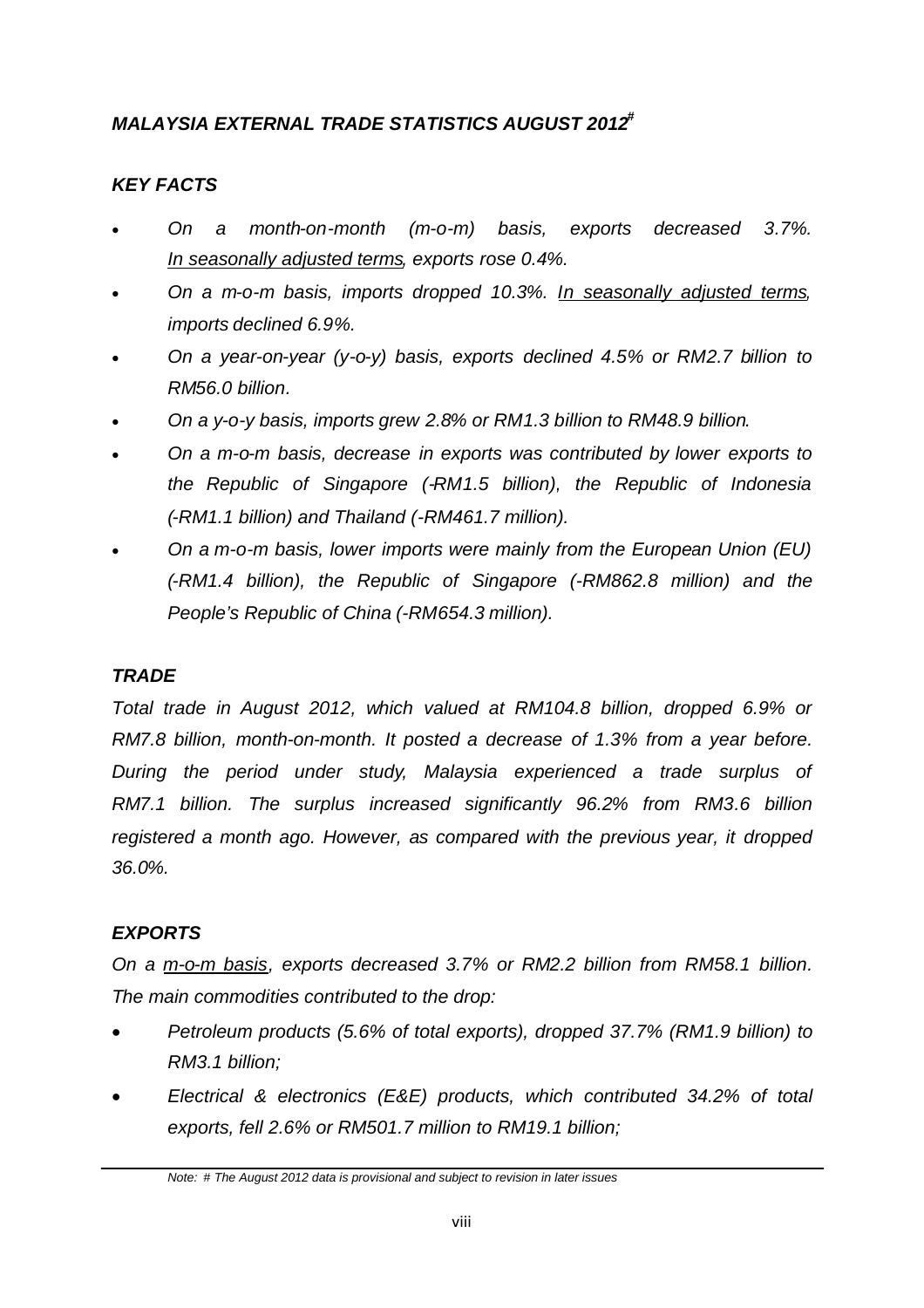- *Timber & timber-based products (2.8% of total exports), decreased 11.1% (RM194.8 million) from RM1.8 billion;*
- *Natural rubber (1.1% of total exports), declined 6.7% (RM42.8 million) to RM593.4 million; and*
- *Palm oil & palm oil-based products (10.3% of total exports), declined marginally 0.2% (RM8.7 million) to RM5.7 billion which was due to fall in average unit value (-3.8%) even though exports volume rose 3.8%. Exports of palm oil - the major commodity in this group of products - dropped 1.9% which was contributed by decline in average unit value (-3.5%). Meanwhile, exports volume increased 1.7%.*



*Exports, 2008-2012*

*Nevertheless, the following products increase in exports:*

- *Liquefied natural gas (LNG), which contributed 9.4% of total exports, expanded 68.8% or RM2.2 billion from RM3.1 billion due to rise in export volume (+92.1%); and*
- *Crude petroleum (3.6% of total exports), increased 8.8% (RM160.7 million) to RM2.0 billion. The rise was mainly attributed to higher exports volume (+11.8%); however, average unit value dropped 2.7%.*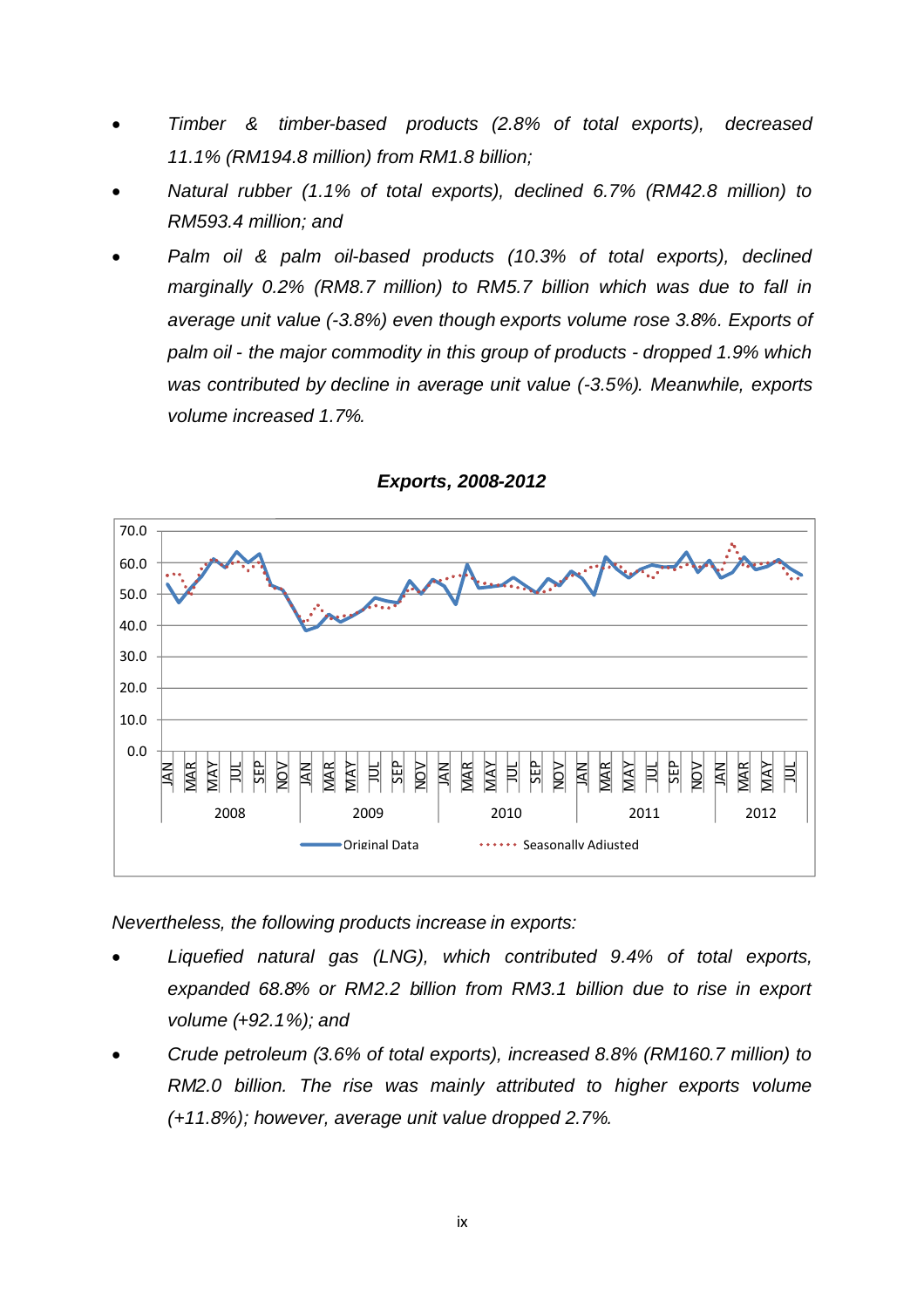*On a y-o-y basis, exports decreased 4.5% or RM2.7 billion due to:*

- *Palm oil & palm oil-based products, dropped 25.3% (RM1.9 billion) from RM7.7 billion. Exports of palm oil, fell 27.7% due to decrease in both exports volume (-24.0%) and average unit value (-4.8%);*
- *E&E products, decreased 5.2% (RM1.0 billion) from RM20.2 billion.*
- *Crude petroleum dropped 29.8% (RM846.2 million) from RM2.8 billion. The decline was mainly attributed to lower exports volume (-25.1%) and average unit value (-6.4%);*
- *Natural rubber, dropped 45.9% (RM503.6 million) due to decline in both average unit value (-30.3%) and exports volume (-22.4%); and*
- *Timber & timber-based products, fell 14.3% (RM261.3 million) from RM1.8 billion.*

*However, the following products rise in exports:*

- *LNG rose 38.3% or RM1.5 billion from RM3.8 billion. This was due to rise in both exports volume (+22.4%) and average unit value (+13.0%); and*
- *Petroleum products, grew 39.9% (RM890.3 million) from RM2.2 billion.*

# *Seasonally Adjusted Figure*

*On a m-o-m seasonally adjusted terms, exports increased marginally 0.4% (RM194.2 million) to RM55.0 billion.*

#### *IMPORTS*

*On a m-o-m basis, intermediate goods was the major contributor to the lower imports, followed by capital and consumption goods.*

#### *Intermediate Goods*

*Imports of intermediate goods, which constituted 62.1% of total imports, declined 8.6% or RM2.8 billion to RM30.3 billion. The fall was mainly contributed by primary fuel and lubricants (-42.7%, -RM1.2 billion) and processed industrial supplies (-8.9%, -RM1.1 billion).*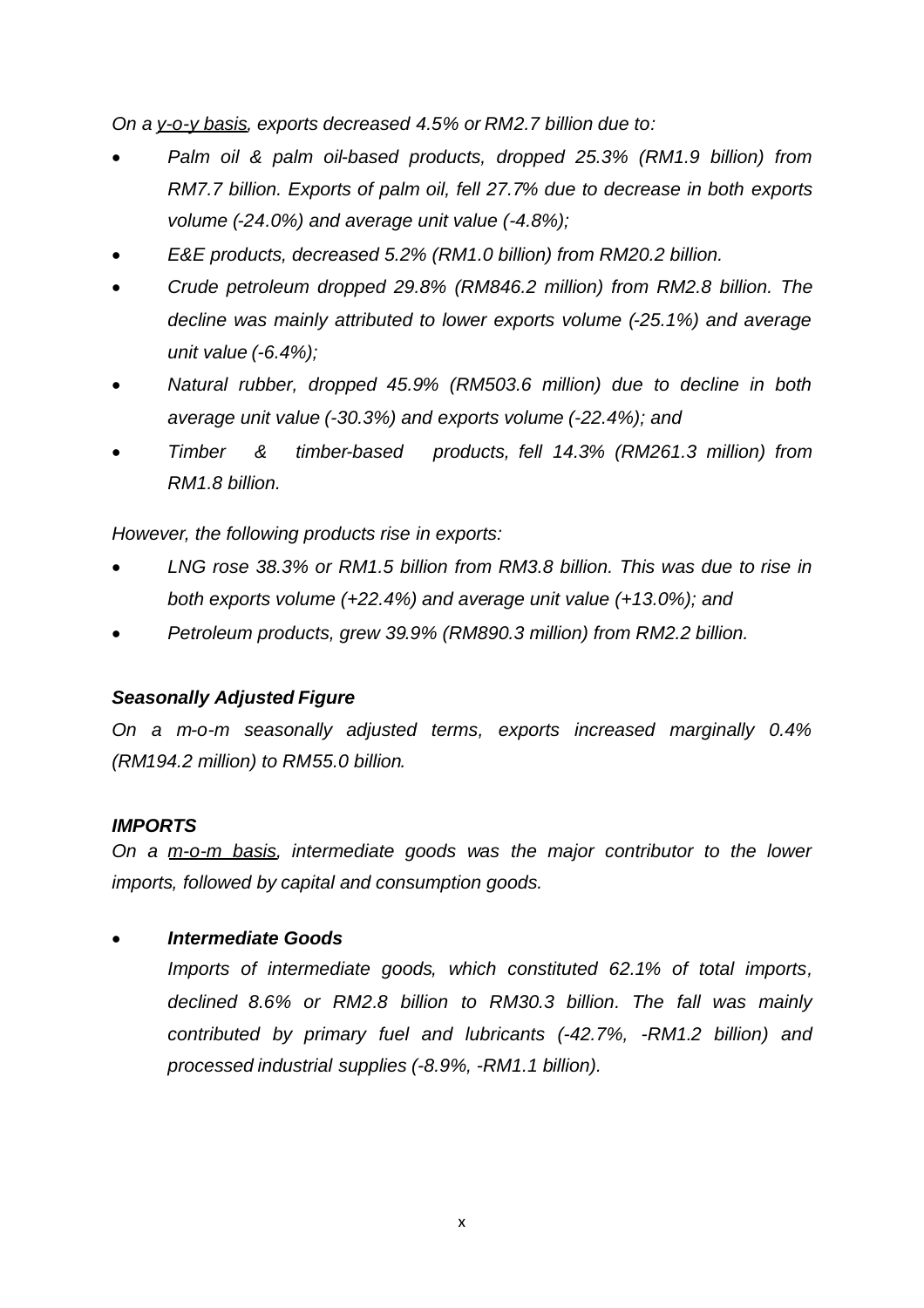## *Capital Goods*

*Imports of capital goods, which accounted for 15.8% of total imports, dropped 6.5% (RM537.1 million) to RM7.7 billion due to decline in capital goods mainly machineries (-4.9%, -RM327.8 million).*

## *Consumption Goods*

*These goods, which constituted 7.9% of total imports, declined 7.8% (RM326.2 million) to RM3.9 billion. The main components contributing to the drop were non-durables goods (-12.1%, -RM136.9 million) and durables goods (-14.4%, -RM83.4 million).*



*Imports, 2008-2012*

*On a y-o-y basis, imports increased 2.8% or RM1.3 billion from RM47.5 billion. The expansion was attributed by capital goods and consumption goods.*

# *Capital Goods*

*These goods grew 12.5% or RM856.9 million from RM6.9 billion, which was due to rise in capital goods mainly machineries (+11.6%, +RM656.9 million).*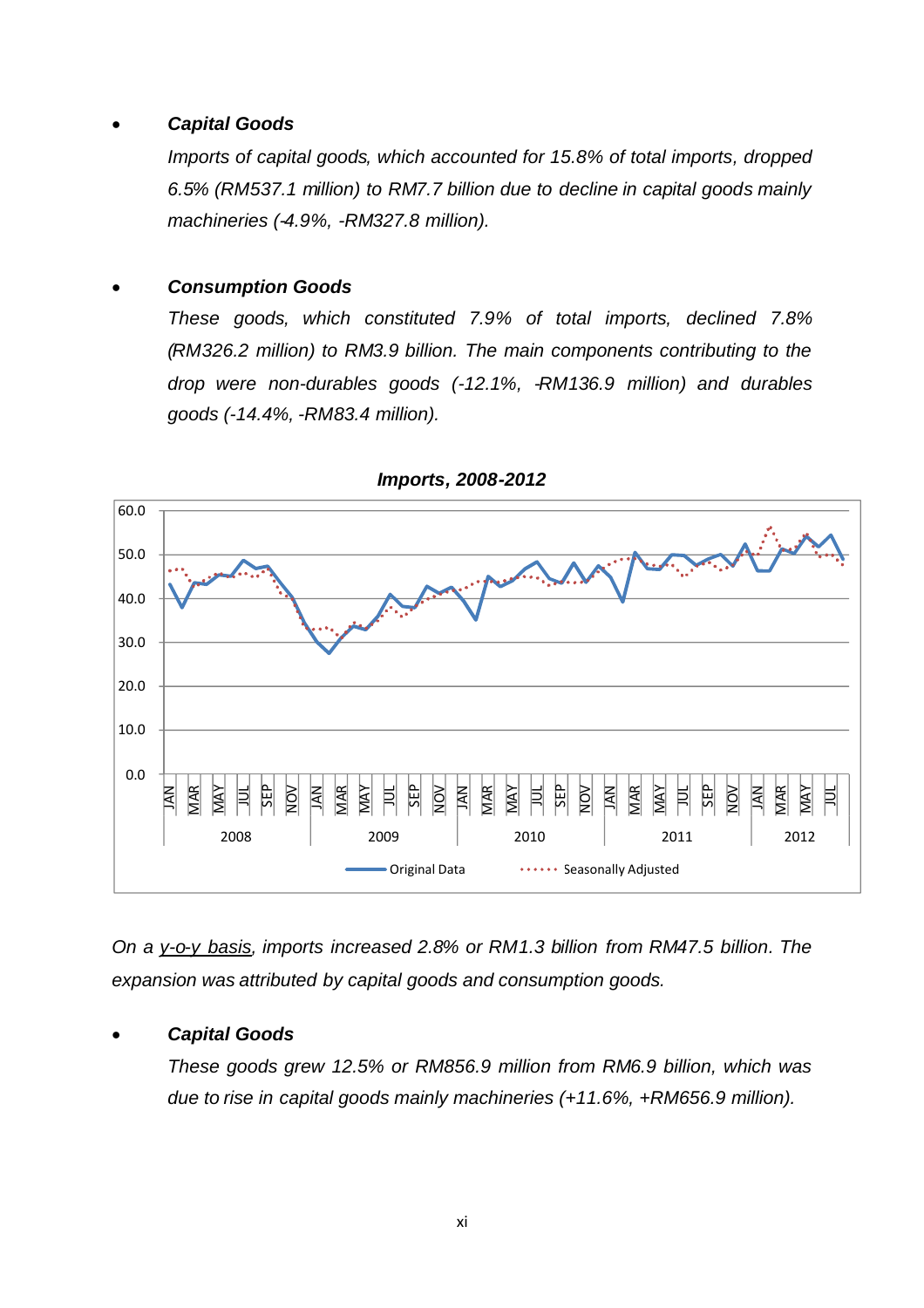## *Consumption Goods*

*Imports of consumption goods increased 6.9% (RM249.6 million) from RM3.6 billion. The main components attributed to the expansion were semi-durables of consumer goods (+19.7%, +RM119.9 million) and nondurables of consumer goods (+12.6%, +RM111.4 million).*

## *Intermediate Goods*

*Imports of intermediate goods reduced 4.1% (RM1.3 billion) from RM31.6 billion. The main components contributed to the decline were primary fuel and lubricants (-37.2%, -RM974.4 million), and parts and accessories of capital goods mainly for machinery (-4.1%, -RM478.4 million).*

## *Seasonally Adjusted Figure*

*On a m-o-m seasonally adjusted terms, imports dropped 6.9% (RM3.5 billion) to RM47.1 billion.*

## *MARKET SHARE*

*The following charts show Malaysia's major trading partners for January – August 2012.*



*Total Trade by Major Countries, Jan – Aug 2012 (percentage share)*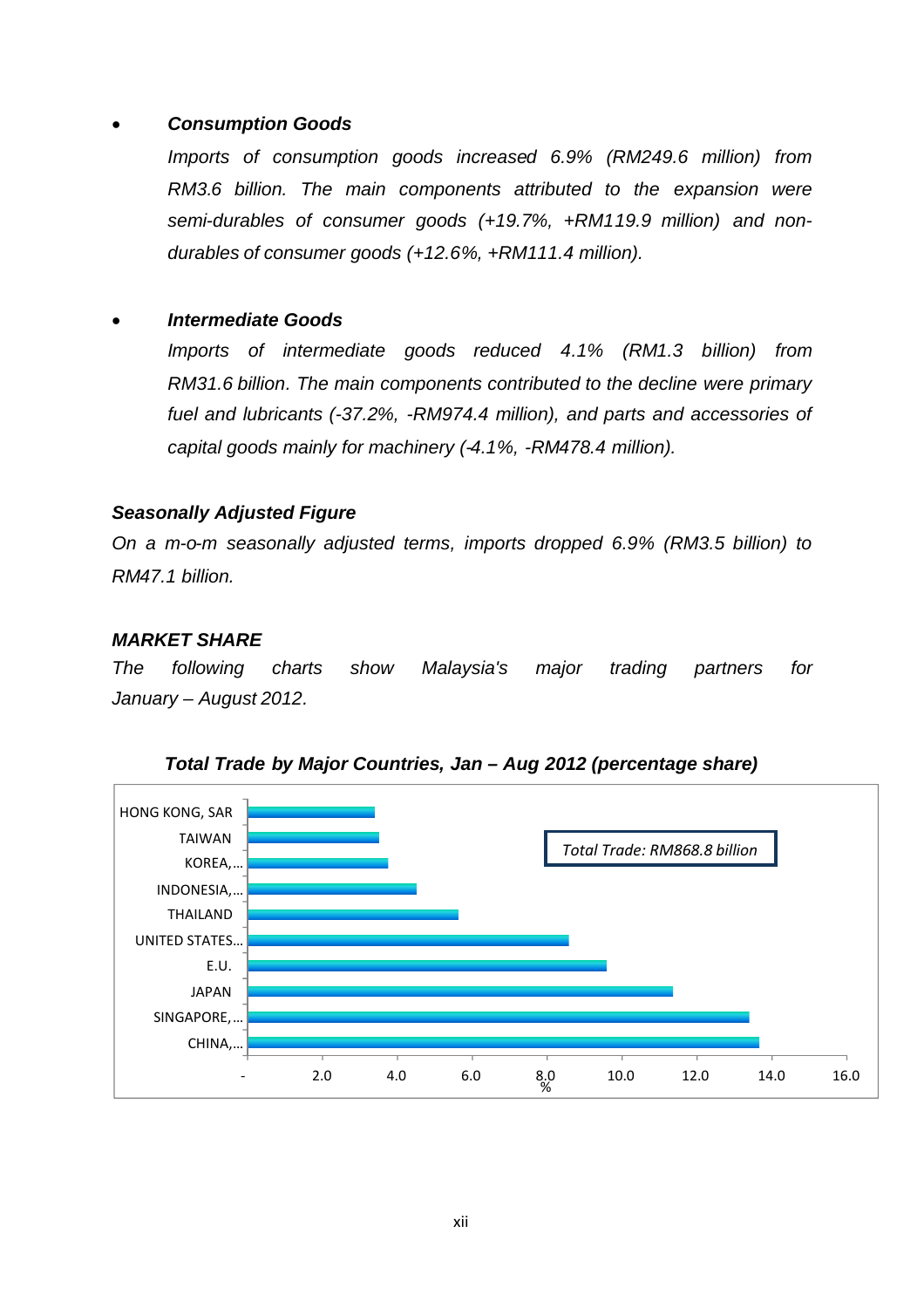

*Exports and Imports by y Major Countries, Jan – Aug 2012 (percentage share percentage share)*

*The following charts show Malaysia's trade with ASEAN countries for January -August 2012.*



## *Exports, Jan – Aug 2012 (percentage share)*